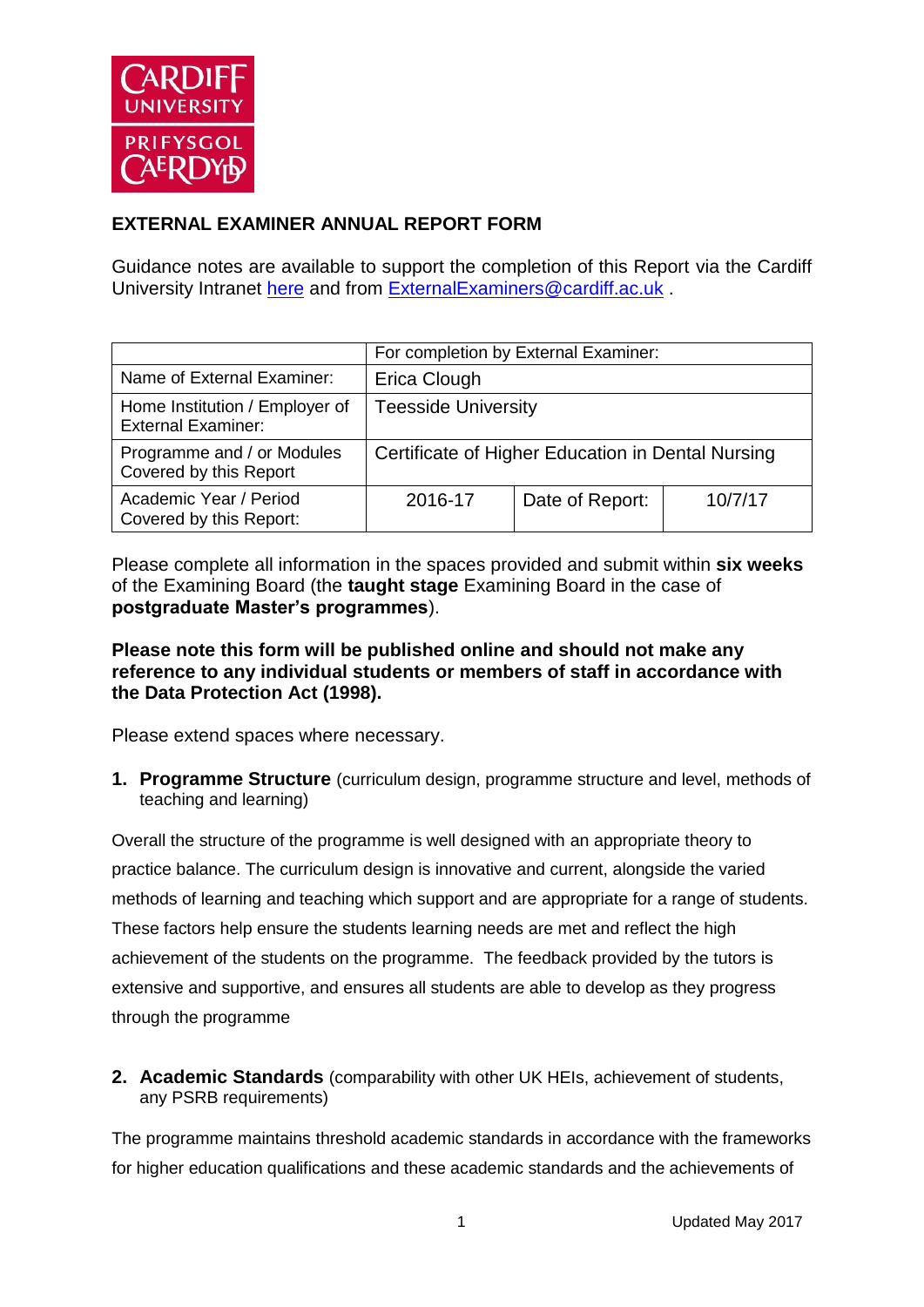students are comparable with education institutions of which I have experience with. Furthermore, in relation to General Dental Council (GDC) requirements the use of standard setting continues to be employed, where possible, for summative assessments and there is clear mapping to the GDC required standards.

**3. The Assessment Process** (enabling achievement of aims and learning outcomes; stretch of assessment; comparability of standards between modules of the same level)

The assessment process is structured in such a way formative and summative assessments take place at appropriate points in the students learning to ensure students have the best opportunities to be successful. All assessments are appropriate and allow students to demonstrate their understanding and knowledge of the module aims and learning outcomes. The feedback given by tutors for both formative and summative assessments is comprehensive and developmental.

There are a range of assessments which ensures students with different learning styles and needs are given fair opportunities to achieve the learning outcomes of the module and programme.

#### **4. Year-on-Year Comments**

[Previous External Examiner Reports are available from the Cardiff University Website [here.](https://www.cardiff.ac.uk/public-information/quality-and-standards/external-examiner-reports)]

The programme team continually reflect and develop the programme, learning outcomes and assessments to maintain the high standards expected by the University and the GDC requirements and standards. The team work hard to ensure students receive an excellent experience both clinically and academically.

- **5. Preparation for the role of External Examiner (for new External Examiners only)** (appropriateness of briefing provided, visits to School, programme handbooks and supporting information)
- **6. Noteworthy Practice and Enhancement** (good and innovative practice in learning, teaching and assessment; opportunities for enhancement of learning opportunities)

There are a range of learning and teaching methods, alongside appropriate assessments embedded in the programme and recognises the different learning styles of the students.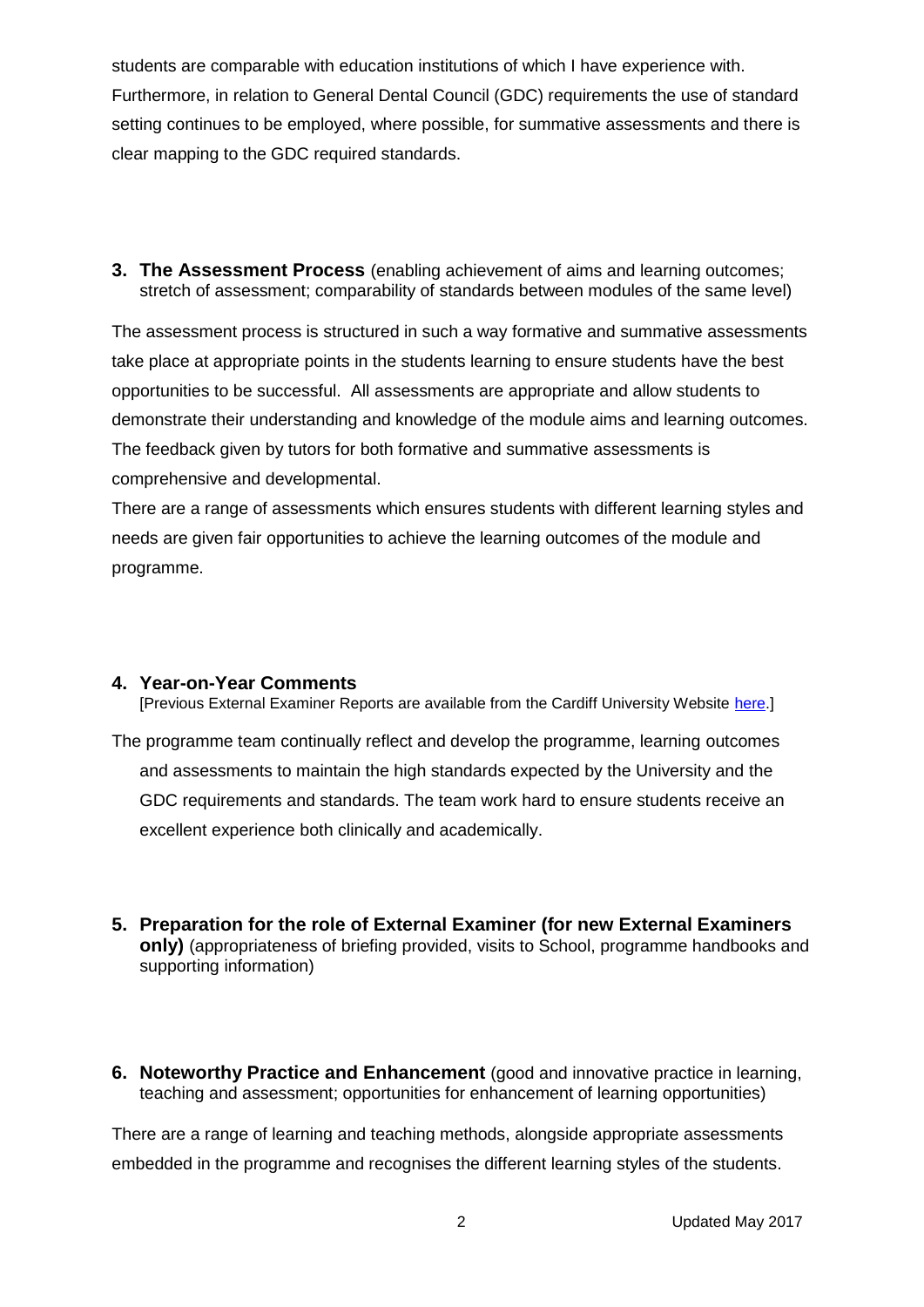This helps to ensure all student are offered equal and fair opportunities to be successful during their academic study and achieve the learning outcomes of the modules and programme.

The tutors work extremely hard to ensure the programme is innovative and fair, ensuring students complete the programme as articulate, creative and competent confident dental nurses with the skills and knowledge to reflect critically at the level of a safe beginner. There is clear mapping to the General Dental Council required standards.

**7. Appointment Overview (for retiring External Examiners only)** (significant changes in standards, programme/discipline developments, implementation of recommendations, further areas of work)

## **8. Annual Report Checklist**

Please include appropriate comments within Sections 1-7 above for any answer of 'No'.

|     |                                                                                                                                                             | <b>Yes</b><br>(Y) | <b>No</b><br>(N) | N/A<br>(N/A) |
|-----|-------------------------------------------------------------------------------------------------------------------------------------------------------------|-------------------|------------------|--------------|
|     | <b>Programme/Course Information</b>                                                                                                                         |                   |                  |              |
| 8.1 | Did you receive sufficient information about the Programme and<br>its contents, learning outcomes and assessments?                                          | Y                 |                  |              |
| 8.2 | Were you asked to comment on any changes to the assessment<br>of the Programme?                                                                             | Y                 |                  |              |
|     | <b>Draft Examination Question Papers</b>                                                                                                                    |                   |                  |              |
| 8.3 | Were you asked to approve all examination papers contributing<br>to the final award?                                                                        | Y                 |                  |              |
| 8.4 | Were the nature, spread and level of the questions appropriate?                                                                                             | Υ                 |                  |              |
| 8.5 | Were suitable arrangements made to consider your comments?                                                                                                  | Y                 |                  |              |
|     | <b>Marking Examination Scripts</b>                                                                                                                          |                   |                  |              |
| 8.6 | Did you receive a sufficient number of scripts to be able to assess<br>whether the internal marking and classifications were appropriate<br>and consistent? | Y                 |                  |              |
| 8.7 | Was the general standard and consistency of marking<br>appropriate?                                                                                         | Υ                 |                  |              |
| 8.8 | Were the scripts marked in such a way as to enable you to see<br>the reasons for the award of given marks?                                                  | Y                 |                  |              |
| 8.9 | Were you satisfied with the standard and consistency of marking<br>applied by the internal examiners?                                                       | Y                 |                  |              |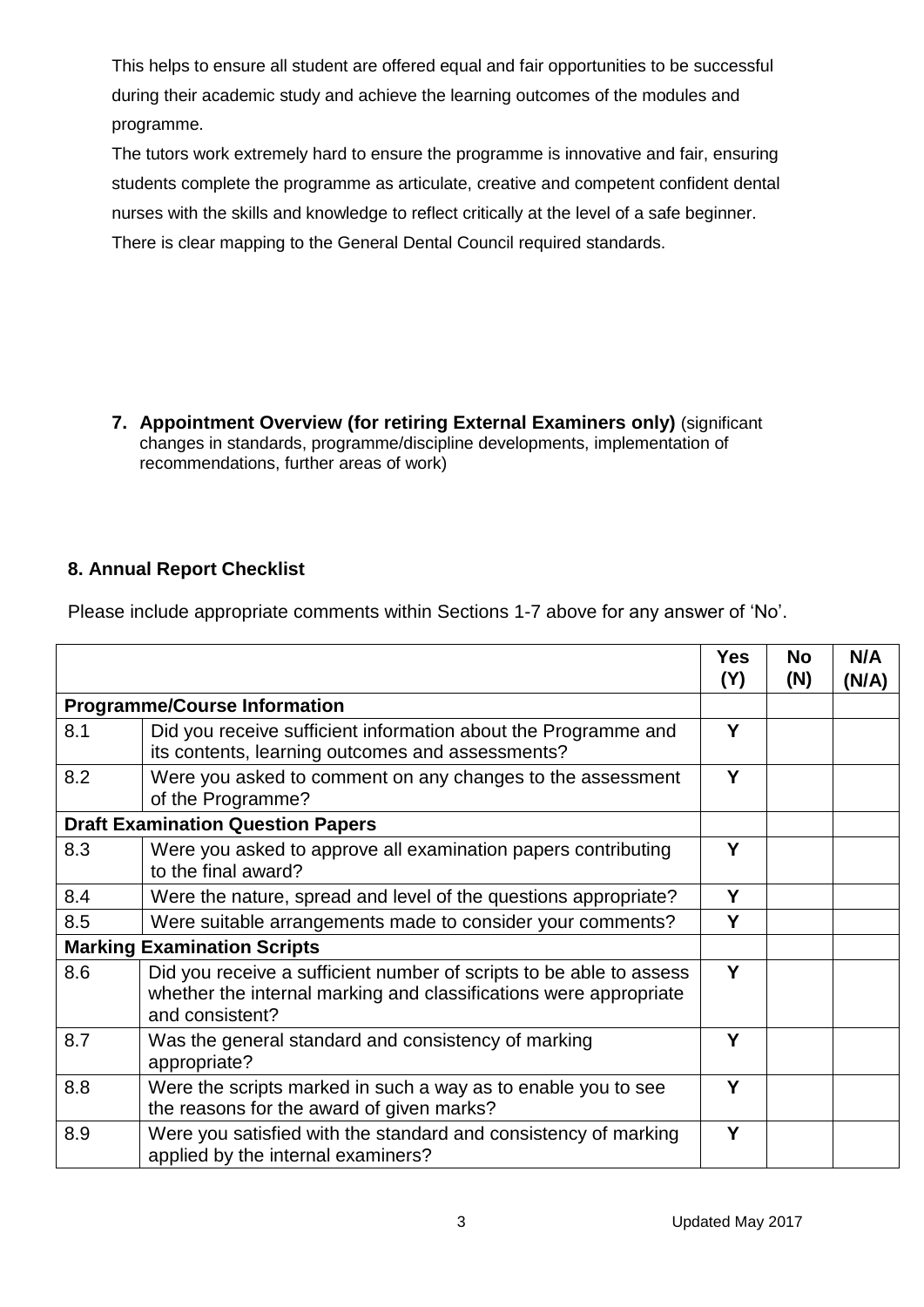| 8.10                                        | In your judgement, did you have the opportunity to examine a<br>sufficient cross-section of candidates' work contributing to the<br>final assessment?                                                                                                                                                             |                                        |  |  |
|---------------------------------------------|-------------------------------------------------------------------------------------------------------------------------------------------------------------------------------------------------------------------------------------------------------------------------------------------------------------------|----------------------------------------|--|--|
| <b>Coursework and Practical Assessments</b> |                                                                                                                                                                                                                                                                                                                   |                                        |  |  |
| 8.11                                        | Was the choice of subjects for coursework and / or practical<br>assessments appropriate?                                                                                                                                                                                                                          | Y                                      |  |  |
| 8.12                                        | Were you afforded access to an appropriate sample of<br>coursework and / or practical assessments?                                                                                                                                                                                                                | Y                                      |  |  |
| 8.13                                        | Was the method and general standard of assessment<br>appropriate?                                                                                                                                                                                                                                                 | Y                                      |  |  |
| 8.14                                        | Is sufficient feedback provided to students on their assessed<br>work?                                                                                                                                                                                                                                            | Y                                      |  |  |
|                                             | <b>Clinical Examinations (if applicable)</b>                                                                                                                                                                                                                                                                      |                                        |  |  |
| 8.15                                        | Were satisfactory arrangements made for the conduct of clinical                                                                                                                                                                                                                                                   | Y                                      |  |  |
|                                             | assessments?                                                                                                                                                                                                                                                                                                      |                                        |  |  |
|                                             | <b>Sampling of Work</b>                                                                                                                                                                                                                                                                                           |                                        |  |  |
| 8.16                                        | Were you afforded sufficient time to consider samples of<br>assessed work?                                                                                                                                                                                                                                        | Y                                      |  |  |
|                                             | <b>Examining Board Meeting</b>                                                                                                                                                                                                                                                                                    |                                        |  |  |
| 8.17                                        | Were you able to attend the Examining Board meeting?                                                                                                                                                                                                                                                              | $Y -$<br>via<br>telec<br>onfer<br>ence |  |  |
| 8.18                                        | Was the Examining Board conducted properly, in accordance with<br>established procedures and to your satisfaction?                                                                                                                                                                                                | Y                                      |  |  |
| 8.19                                        | Cardiff University recognises the productive contribution of<br>External Examiners to the assessment process and, in particular,<br>to the work of the Examining Board. Have you had adequate<br>opportunities to discuss the Programme and any outstanding<br>concerns with the Examining Board or its officers? | Y                                      |  |  |
|                                             | <b>Joint Examining Board Meeting (if applicable)</b>                                                                                                                                                                                                                                                              |                                        |  |  |
| 8.20                                        | Did you attend a Composite Examining Board, i.e. one convened<br>to consider the award of Joint Honours degrees?                                                                                                                                                                                                  |                                        |  |  |
| 8.21                                        | If so, were you made aware of the procedures and conventions<br>for the award of Joint Honours degrees?                                                                                                                                                                                                           |                                        |  |  |
| 8.22                                        | Was the Composite Examining Board conducted according to its<br>rules?                                                                                                                                                                                                                                            |                                        |  |  |
|                                             | <b>Examination of Master's Dissertations (if applicable)</b>                                                                                                                                                                                                                                                      |                                        |  |  |
| 8.23                                        | Did you receive a sufficient number of Dissertations to be able to<br>assess whether the internal marking and classifications were<br>appropriate and consistent?                                                                                                                                                 |                                        |  |  |
| 8.24                                        | Was the sample in accordance with the University's sampling<br>guidelines (guidelines provided below)?                                                                                                                                                                                                            |                                        |  |  |
| 8.25                                        | Were you satisfied with the standard and consistency of marking<br>applied by the Internal Examiners?                                                                                                                                                                                                             |                                        |  |  |
| 8.26                                        | Were you able to attend the Master's Degree (Dissertation) Stage<br><b>Examining Board?</b>                                                                                                                                                                                                                       |                                        |  |  |